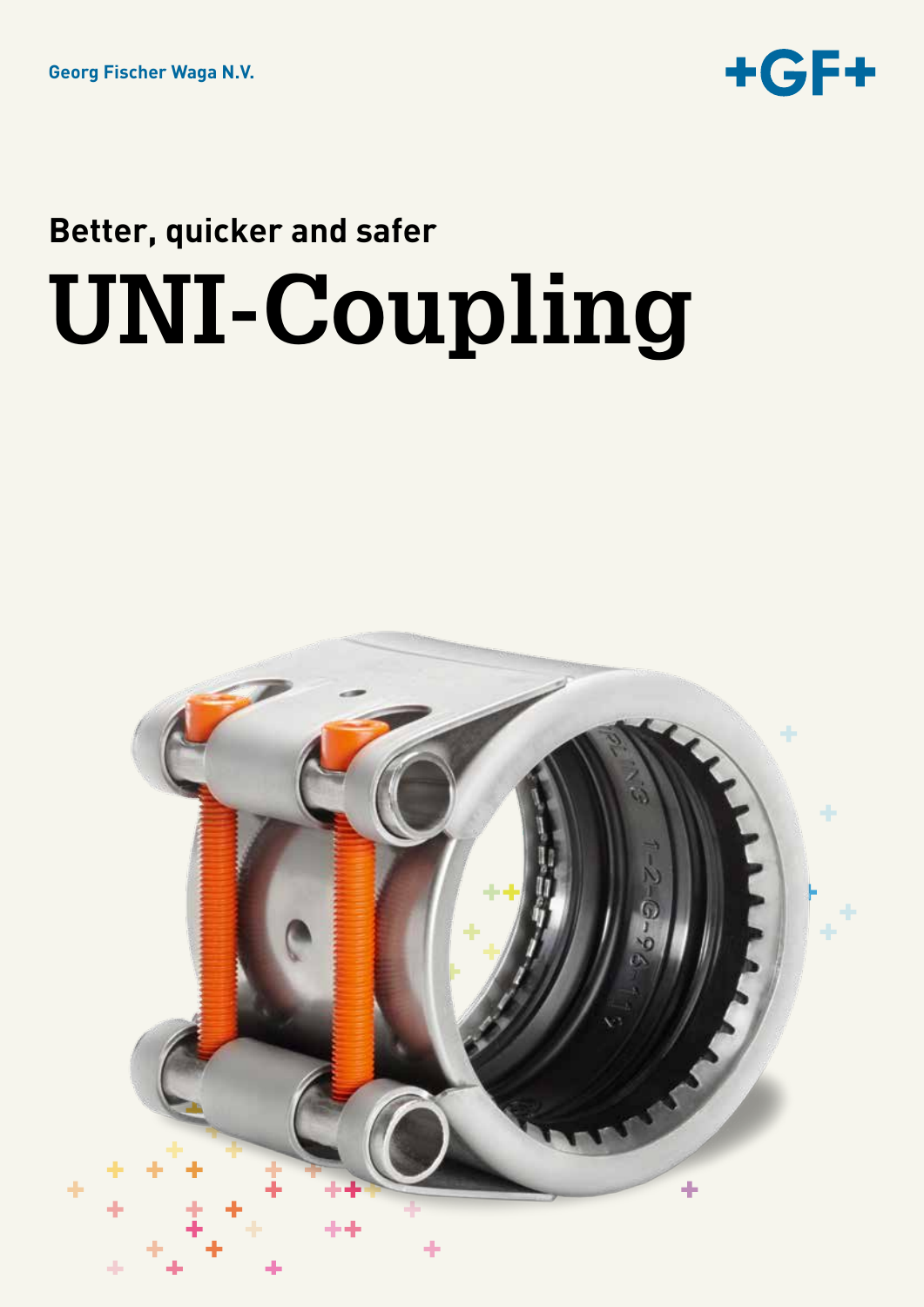# **... with the UNI-Coupling**

The UNI-Coupling has approvals for several applications such as shipbuilding, offshore, water treatment, chemical process industry, commercial buildings and infrastructure:

- (Ultra) filtration
- Reverse osmosis
- Process water
- Oil pipelines
- Gas turbines
- Cooling water
- Compressed air
- Rinse water
- Emergency showers
- Extinguishing lines
- Tank storage
- Bilge water
- Ballast water
- Pressurized air
- Sprinkler lines
- Drinking water
- District heating
- Air conditioning
- Waste water
- Water distribution
- Gas distribution

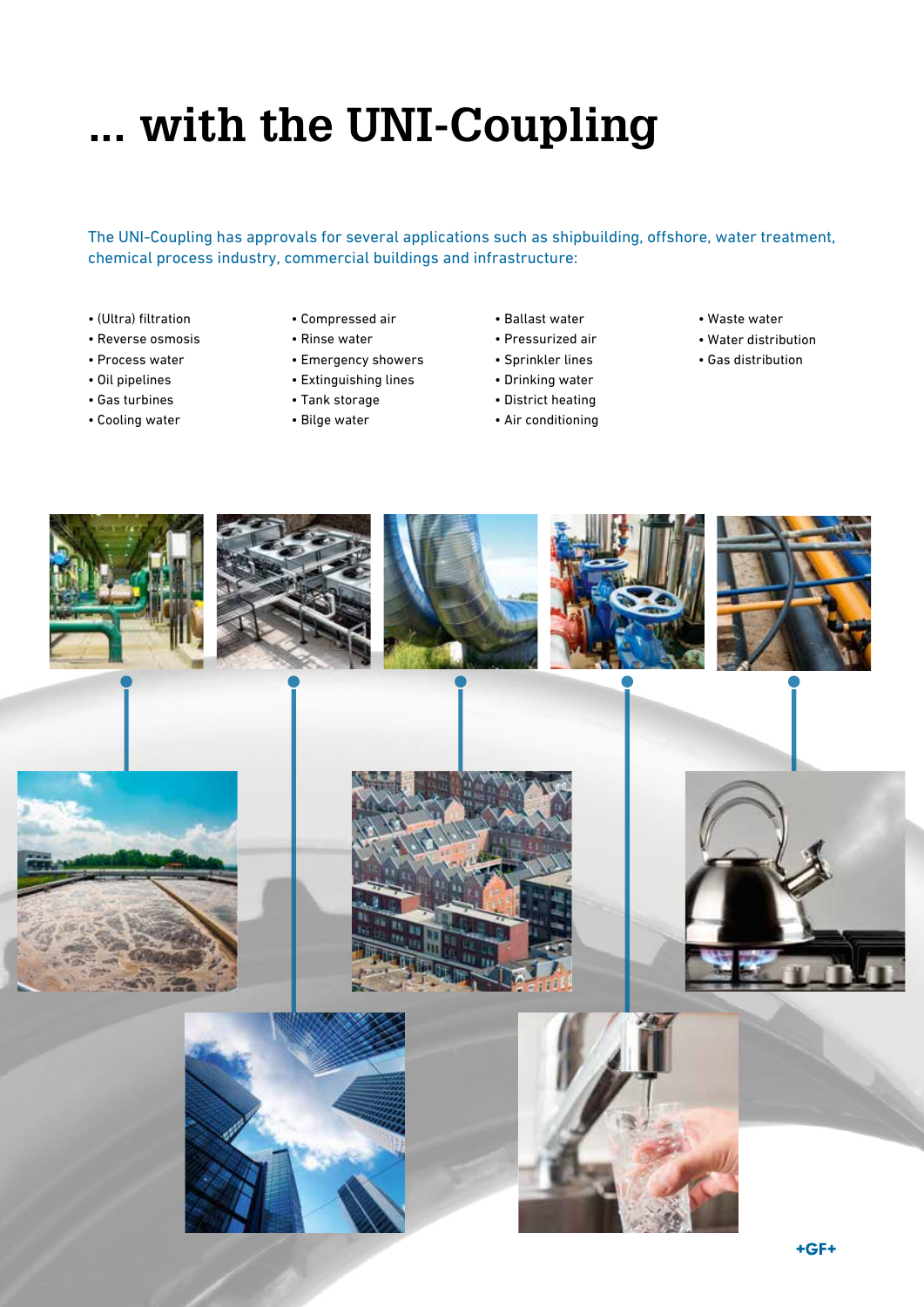### **Connect pipes better, quicker and safer...**

With our UNI-Coupling you can connect pipes the easy way. Better than a threaded connection, quicker than a welded connection and safer than a flanged connection.

The stainless steel UNI-Coupling has a number of advantages compared to similar couplings. The UNI-Coupling has two specific parts making this coupling unique. A patented rubber seal that eliminates the risk of leakage and a specially shaped grip ring which ensures a reliable, restraint connection.

Moreover the UNI-Coupling can be installed quickly and thanks to the wide range, it can effortlessly connect different types of pipe with various outside diameters. Better, quicker and safer than the couplings you are used to. The UNI-Coupling offers you an easy to install, time and money saving solution.

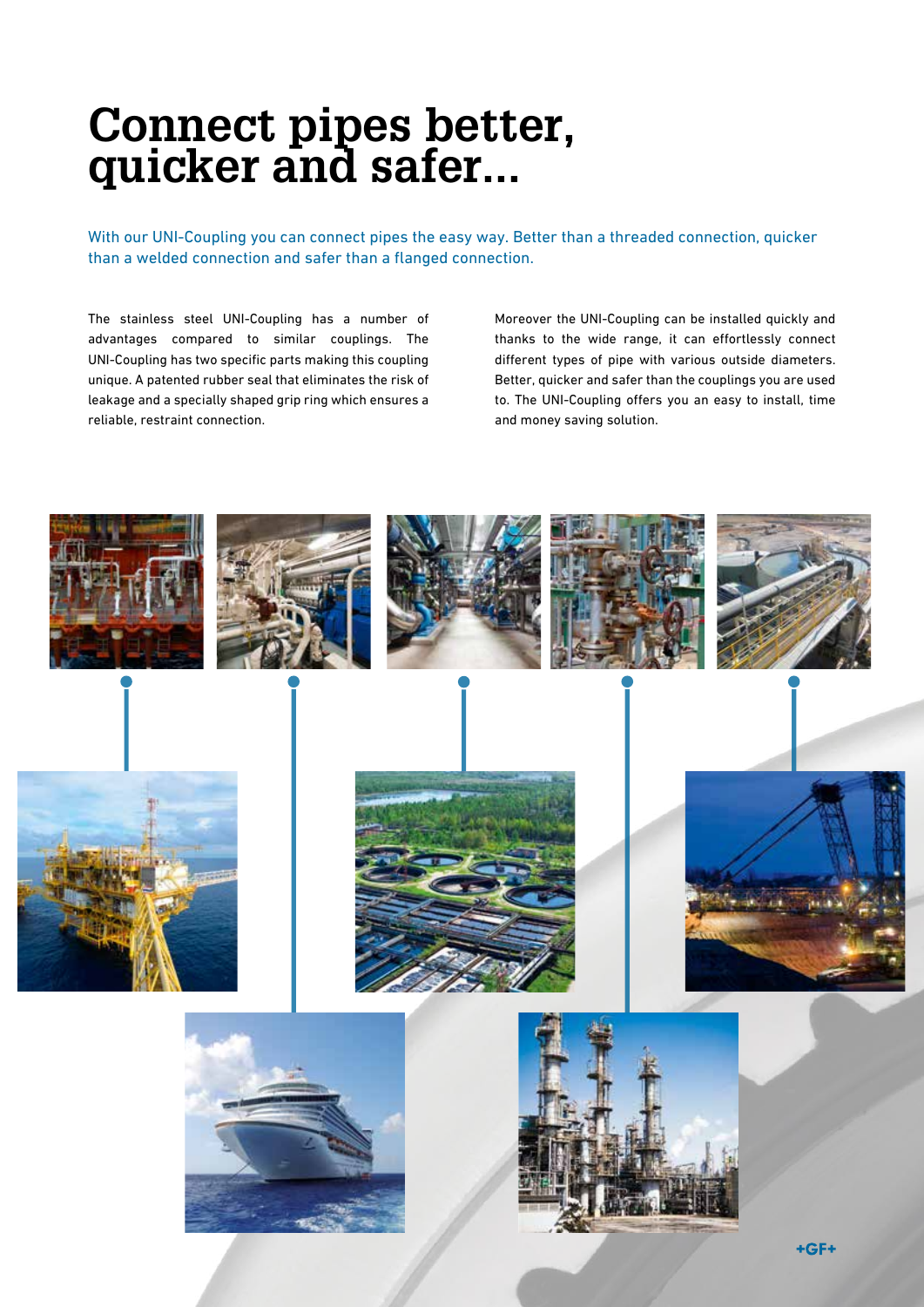

### **+ Your benefits**

#### **Leak tight**

A metal support ring on the inside of the coupling to prevent vacuum is no longer necessary thanks to the patented rubber seal. Therefore corrosion risks are excluded. Even under the toughest conditions, the special grooves in the rubber seal and the wedge shaped structure guarantee a perfect sealing. These two features make the UNI-Coupling 100% leak tight.

### **Safe**

The special shaped grip ring features a patented spherical profile that provides extra grip on the pipe. Especially on hard surfaces such as thin-walled stainless steel and (ductile) cast iron pipes. When the pressure in the pipe increases, the grip ring will be compressed further into the pipe surface, resulting in a reliable and safe restraint connection!

#### **Quick and easy to install**

The UNI-Coupling accommodates angular deflection of pipes up to 2° in any direction (4° in total). Therefore the UNI-Coupling is easy to install even in places with limited space and access. As installation of the UNI-Coupling requires just the tightening of two bolts, the coupling is quick and easy to install.

### **Durable**

The UNI-Coupling is made out of corrosion resistant W5 stainless steel material. This high quality material guarantees a long life time. With the patented rubber seal this results in a durable coupling which – once installed – gives you peace of mind.

### **Fire retardant**

The UNI-Coupling is fire retardant and meets amongst others the high maritime fire protection demands. The coupling is certified according to ISO 19921/19922.

### **Economical**

The UNI-Coupling has a compact design, which means space savings on site and in your storage. The wide range of the coupling also offers advantages. To cover the complete range of different pipe materials you need less couplings. The UNI-Coupling therefore requires less stock.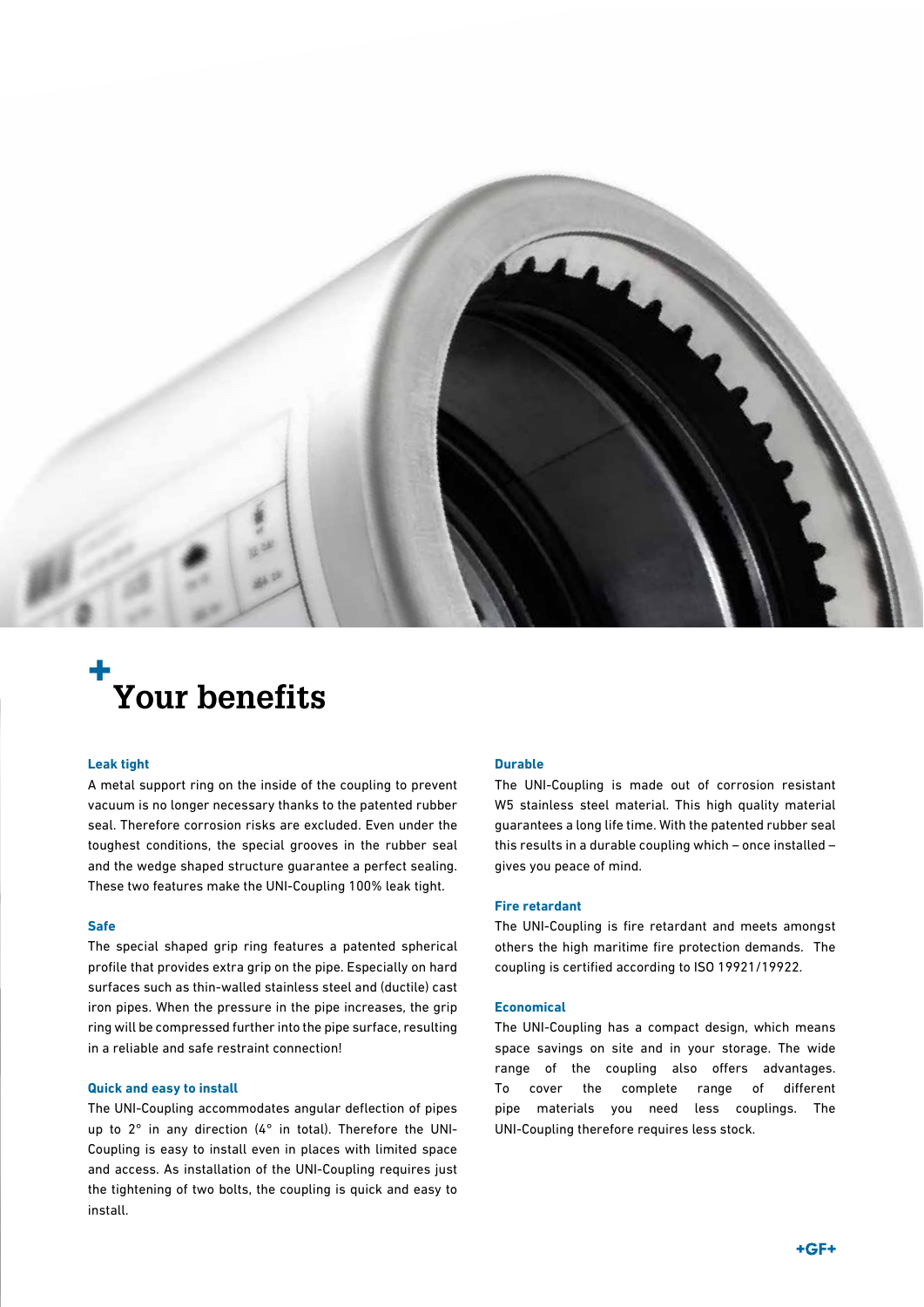## **Better, quicker and safer than you are used to**

### **UNI-Flex**

- For non restraint jointing
- To connect metal plastic
- To connect metal metal
- To connect plastic plastic
- With patented rubber seal
- Stainless steel W5 quality

### **UNI-Grip**

- For restraint jointing
- To connect metal metal
- With patented rubberseal
- With 2 special grip rings for metal pipes
- Stainless steel W5 quality

### **UNI-Plast Grip**

- For restraint jointing
- To connect plastic plastic
- With patented rubber seal
- With 2 special grip rings for plastic pipes
- Stainless steel W5 quality

### **UNI-Combi Grip**

- For restraint jointing
- To connect metal plastic
- With patented rubber seal
- With 1 special grip ring for metal pipes
- With 1 special grip ring for plastic pipes
- Stainless steel W5 quality

### **UNI-Rep**

- For non restraint jointing
- To connect metal plastic
- To connect metal metal
- To connect plastic plastic
- With patented rubber seal
- With clamp mechanism for repairing under pressure
- Stainless steel W5 quality

### **Rubber seal**

- Patented wedge shaped grooves
- No need for an inside metal support ring in the coupling
- High quality rubber for a long service life time





### **Grip ring**

- Patented spherical profile
- Extra grip on thin walled stainless steel pipes and (ductile) cast iron pipes
- Stainless steel W5 quality